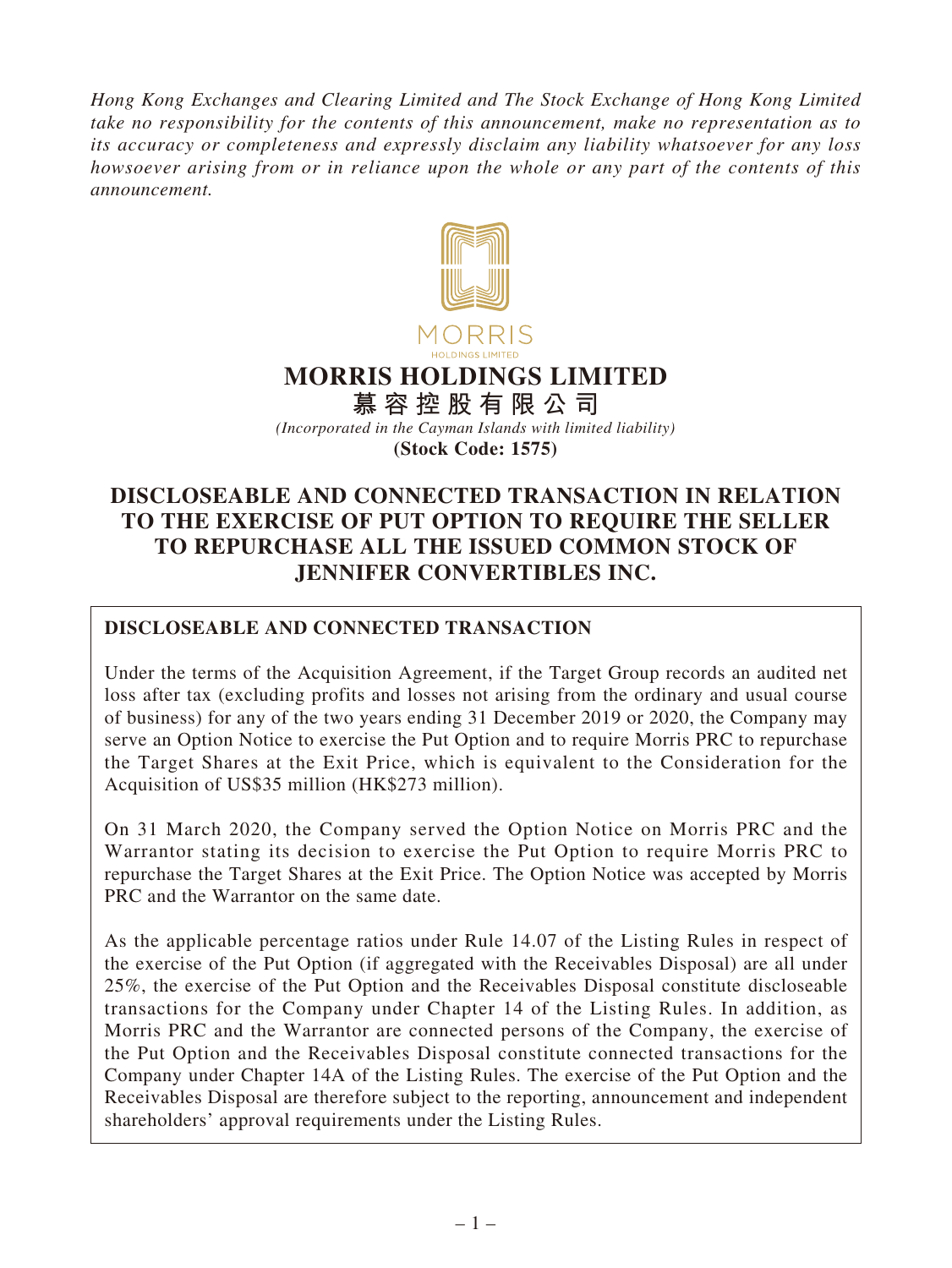# **EGM**

The Independent Board Committee, comprising all independent non-executive Directors, was established to advise the Independent Shareholders in relation to the exercise of the Put Option and the Receivables Disposal and as to how to vote at the EGM regarding the relevant resolution(s) to be proposed at the EGM to approve the exercise of the Put Option and the Receivables Disposal. The Company will appoint an Independent Financial Adviser to advise the Independent Board Committee and the Independent Shareholders in relation to the exercise of the Put Option and the Receivables Disposal.

The Circular containing, among other things, further information of the exercise of the Put Option and the Receivables Disposal, the recommendations of the Independent Board Committee, the letter of advice from the Independent Financial Adviser to the Independent Board Committee and the Independent Shareholders and the notice convening the EGM will be dispatched to the Shareholders on or before 21 April 2020.

An EGM will be convened at which the Independent Shareholders will consider and, where appropriate, approve the exercise of the Put Option and the Receivables Disposal.

**The Disposal Completion and the Receivables Disposal are subject to condition precedent, namely, the obtaining of approval of Independent Shareholders at the EGM. Therefore, the Disposal as triggered by the exercise of the Put Option and the Receivables Disposal may or may not proceed. Shareholders and potential investors of the Company are advised to exercise caution when dealing in the Shares.**

# **BACKGROUND**

Reference is made to the Company's announcement dated 4 July 2018 (the "**Acquisition Announcement**") and the Company's circular dated 14 August 2018 (the "**Acquisition Circular**") in relation to the Acquisition by the Company from Morris PRC of the Target Shares at the Consideration of US\$35 million (HK\$273 million). The Acquisition was completed on 31 August 2018.

Under the terms of the Acquisition Agreement, if the Target Group records an audited net loss after tax (excluding profits and losses not arising from the ordinary and usual course of business) for any of the two years ending 31 December 2019 or 2020, the Company may serve an Option Notice to exercise the Put Option and to require Morris PRC to repurchase the Target Shares at the Exit Price, which is equivalent to the Consideration for the Acquisition of US\$35 million (HK\$273 million).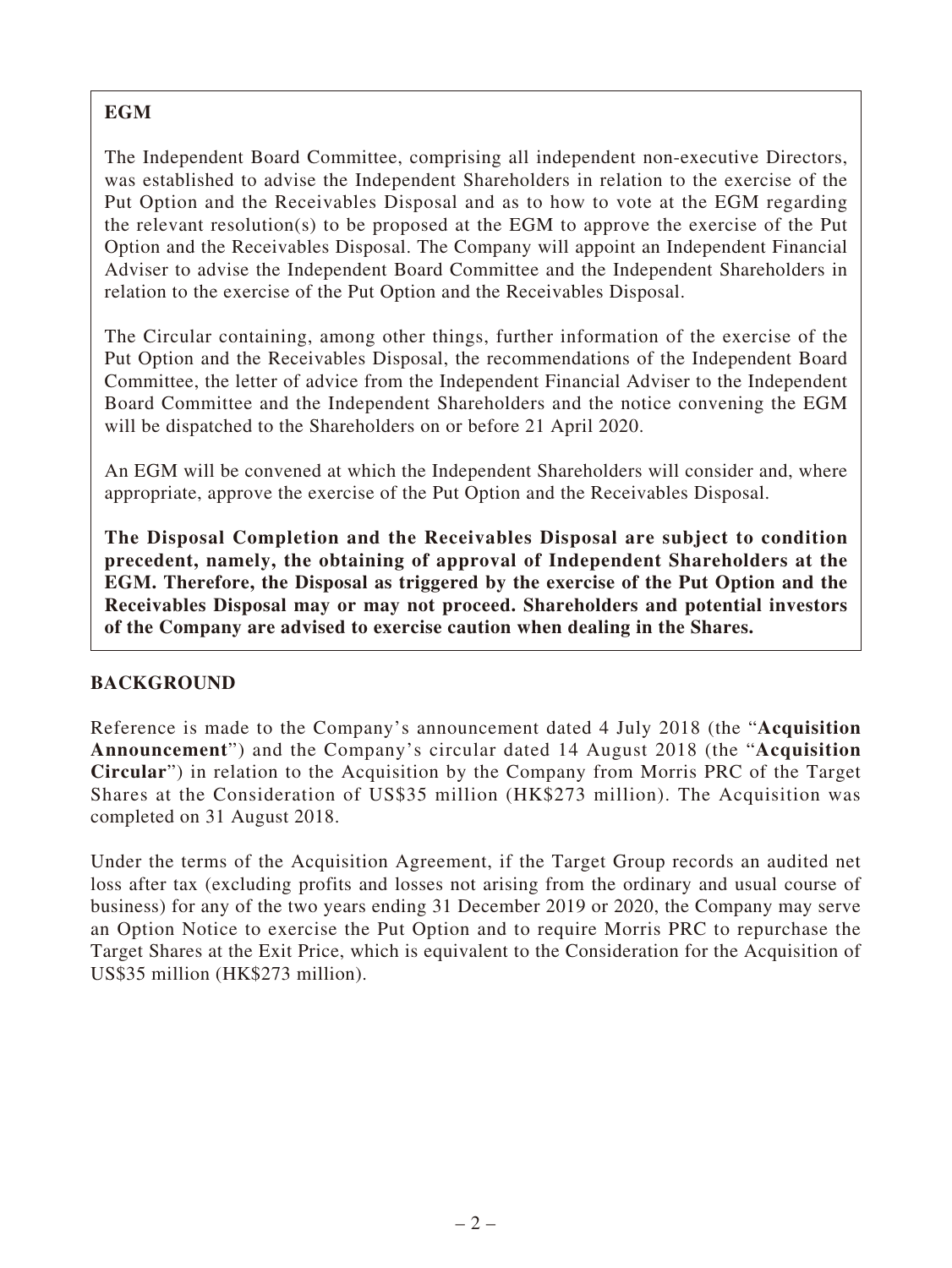## **EXERCISE OF PUT OPTION**

The Company has substantially finalized the Unaudited Management Accounts of the Target Group for the year ended 31 December 2019. Based on the Unaudited Management Accounts, the Target Group is expected to record a net loss after tax (excluding profits and losses not arising from the ordinary and usual course of business) of not less than RMB42.0 million (HK\$47.6 million) for the year ended 31 December 2019, as compared to the targeted Average Profit of US\$3 million (HK\$23.4 million) for the two years ending 31 December 2019 and 2020.

The Company has reported the situation to the Directors. After considering the reasons stated above, the Directors are of the view that: (a) given the Coronavirus outbreak since January 2020 causing disruptions to the supply chain of the Target Group, the Directors do not expect, barring unforeseen circumstances, any reasonable prospect for the Target Group to turnaround from loss-making to profit-making in 2020; (b) based on the loss-making situation of the Target Group, it is beneficial for the Company to stop loss as soon as possible; (c) it is therefore fair and reasonable and in the interests of the Company and its shareholders as a whole to exercise the Put Option now, rather than to wait for one more year; and (d) due to the severe shortfall represented by the expected loss in the Unaudited Management Accounts as compared to the Average Profit, there is no added benefit for the Company to wait for the finalization of the Audited Accounts of the Target Group for the year ended 31 December 2019 before serving the Option Notice, subject to the consent of Morris PRC.

The Company entered into amicable negotiation with Morris PRC, who indicated that it is prepared to waive the requirement of insisting the Company to wait for the Audited Accounts and to allow the Company to serve the Option Notice on the basis of the Unaudited Management Accounts. Accordingly, on 31 March 2020, the Company served the Option Notice on Morris PRC and the Warrantor stating its decision to exercise the Put Option to require Morris PRC to repurchase the Target Shares at the Exit Price. The Option Notice was accepted by Morris PRC and the Warrantor on the same date.

#### **THE OPTION NOTICE**

The principal terms of the Disposal pursuant to the exercise of the Put Option shall be as follows:

#### **Date of Option Notice**

31 March 2020

#### **Parties to the Disposal**

- (1) The Company (as seller under the Disposal);
- (2) Morris PRC (as purchaser under the Disposal); and
- (3) Mr. Zou (as warrantor to guarantee the performance of the obligations of Morris PRC under the Disposal).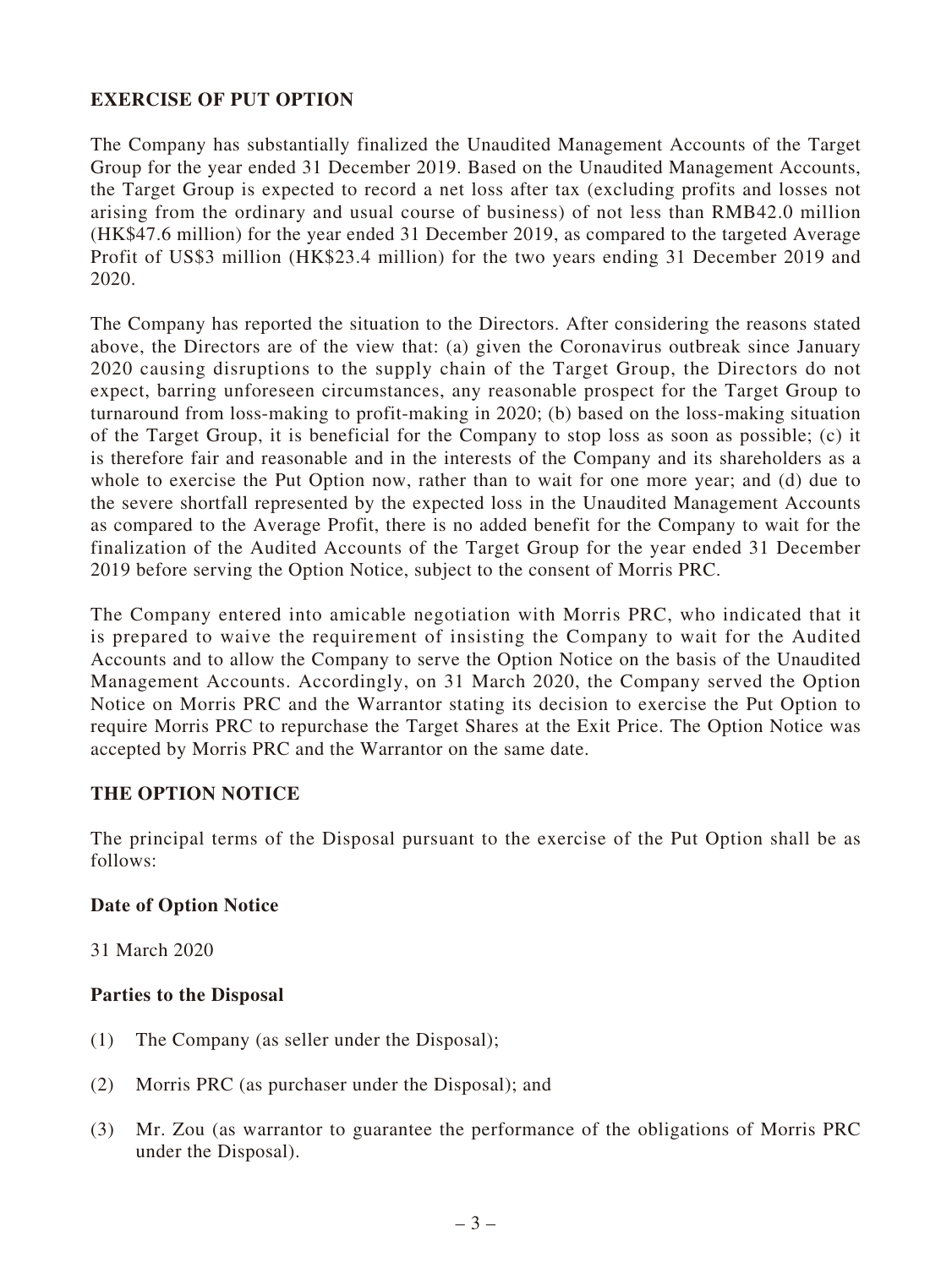Morris PRC was the seller in the Acquisition and is now the purchaser under the Disposal. To the best of the Directors' knowledge, information and belief having made all reasonable enquiries, as at the date of this announcement, Morris PRC is ultimately and beneficially owned as to 85% by Mr. Zou and 15% by his spouse, Ms. Wu. Mr. Zou is the Chairman, Chief Executive Officer and an executive Director of the Company. In addition, to the best of the Directors' knowledge, information and belief having made all reasonable enquiries, as at the date of this announcement, Morris Capital (a substantial and controlling shareholder holding 750,000,000 Shares, representing 75% of the issued share capital of the Company) is owned as to 85% by Mr. Zou and 15% by Ms. Wu. Accordingly, each of Morris PRC and its ultimate beneficial owner (i.e. Mr. Zou and Ms. Wu) and the Warrantor (i.e. Mr. Zou) is a connected person or associate of connected person of the Company.

# **The Put Option**

Under the terms of the Acquisition Agreement, Morris PRC (as vendor of the Target Company under the Acquisition) has irrevocably granted to the Company (as purchaser of the Target Company under the Acquisition) the Put Option to sell, and to require Morris PRC to buy, all (but not part only) of the Target Shares, if the Target Group records an audited net loss after tax (excluding profits and losses not from the ordinary and usual course of business) in the Audited Accounts for any of the years ending 31 December 2019 and 2020 (regardless of whether the Average Profit meets the US\$3 million profit threshold).

Under the terms of the Acquisition Agreement, the Put Option may be exercised by the Company on any date during the period of three months from the date of the issuance of the Audited Accounts for the relevant year by the delivery of the Option Notice to Morris PRC. In this regard, as explained above, Morris PRC has waived the requirement of insisting the Company to wait for the Audited Accounts and has allowed the Company to serve the Option Notice on 31 March 2020 on the basis of the Unaudited Management Accounts.

Details of the Put Option are already set out in the section headed "Sale and Purchase Agreement – Repurchase Undertaking" in the Acquisition Announcement and the Letter from the Board of the Acquisition Circular.

## **The Exit Price**

Under the terms of the Acquisition Agreement, once the Option Notice is served, Morris PRC shall be bound to buy the Target Shares at the Exit Price, which is equivalent to the Consideration for the Acquisition of US\$35 million (HK\$273 million).

Under the terms of the Acquisition Agreement, the Consideration was payable by the Company to Morris PRC in cash at any time prior to the second anniversary of the date of completion of the Acquisition, i.e. by 31 August 2020 (the "**Payment Period**"). The Company shall have the right to pay the Consideration in any number of installment, in any amount per installment and at any time during the Payment Period. The Consideration is only due for payment on the expiry of the Payment Period. Up to the date of this announcement, the Company has only paid US\$20 million to Morris PRC, and the remaining balance of the Consideration in the amount of US\$15 million remained outstanding. No interest has been or would be charged on the unpaid balance of the Consideration, as the Payment Period has yet to expire.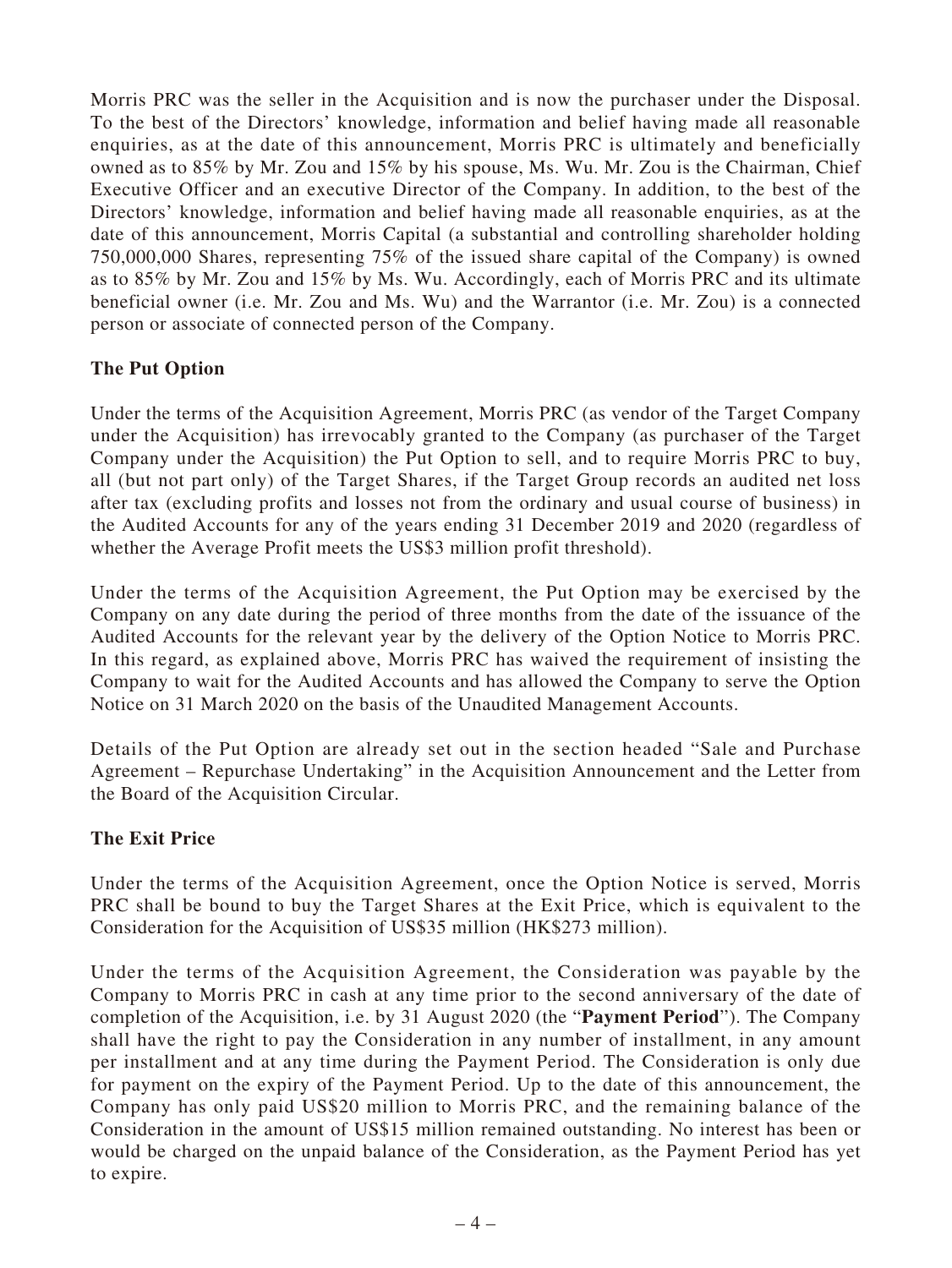Upon the serving of the Option Notice, the Company is no longer obliged to pay the unpaid balance of the Consideration to Morris PRC. This unpaid balance of US\$15 million (HK\$117 million) shall be set off against the Disposal Consideration of US\$35 million (HK\$273 million), resulting in a net payment due and payable by Morris PRC in the amount of US\$20 million (HK\$156 million) upon the Disposal Completion (the "**Net Exit Price Payment**").

## **Disposal Completion**

Under the terms of the Acquisition Agreement, once the Option Notice is served, the Target Shares shall be sold by the Company free from encumbrances but together with all interests attached or attaching, accrued or accruing thereto after the date of the Disposal Completion. On Disposal Completion: (a) the Company shall deliver to Morris PRC a stock certificate evidencing the Target Shares, duly endorsed in blank or accompanied by stock powers or other instruments of transfer duly executed in blank; and (b) Morris PRC shall pay the Exit Price to the Company (or as the Company may direct) in US\$ by way of bankers' draft.

Under the terms of the Acquisition Agreement, once the Option Notice is served, the Disposal Completion shall take place on the date falling 20 business days after the service of the Option Notice. In compliance of the Listing Rules, since the exercise of the Put Option is subject to the approval of the Independent Shareholders at the EGM, the Company has agreed with Morris PRC to defer the Disposal Completion to a date falling not later than 20 business days after the date of the EGM. Save and except for the obtaining of the Independent Shareholders' approval for the Disposal at the EGM, the Disposal is not subject to any other conditions precedent.

After the Disposal Completion, all the members of the Target Group will cease to be subsidiaries of the Company and the results of the Target Group will no longer be consolidated into the Group's financial statements.

## **Other terms applicable to the exercise of the Put Option**

Under the terms of the Acquisition Agreement, Morris PRC shall be responsible for all costs and expenses to be incurred for and incidental to the sale and purchase of the Target Shares on the exercise of the Put Option.

Under the terms of the Acquisition Agreement, the Company shall be entitled to either exercise the Put Option or to demand the Profit Guarantee Payment, but not both. For the avoidance of doubt, if the exercise of the Put Option proceeds to the Disposal Completion, the Company will no longer be entitled to demand the Profit Guarantee Payment.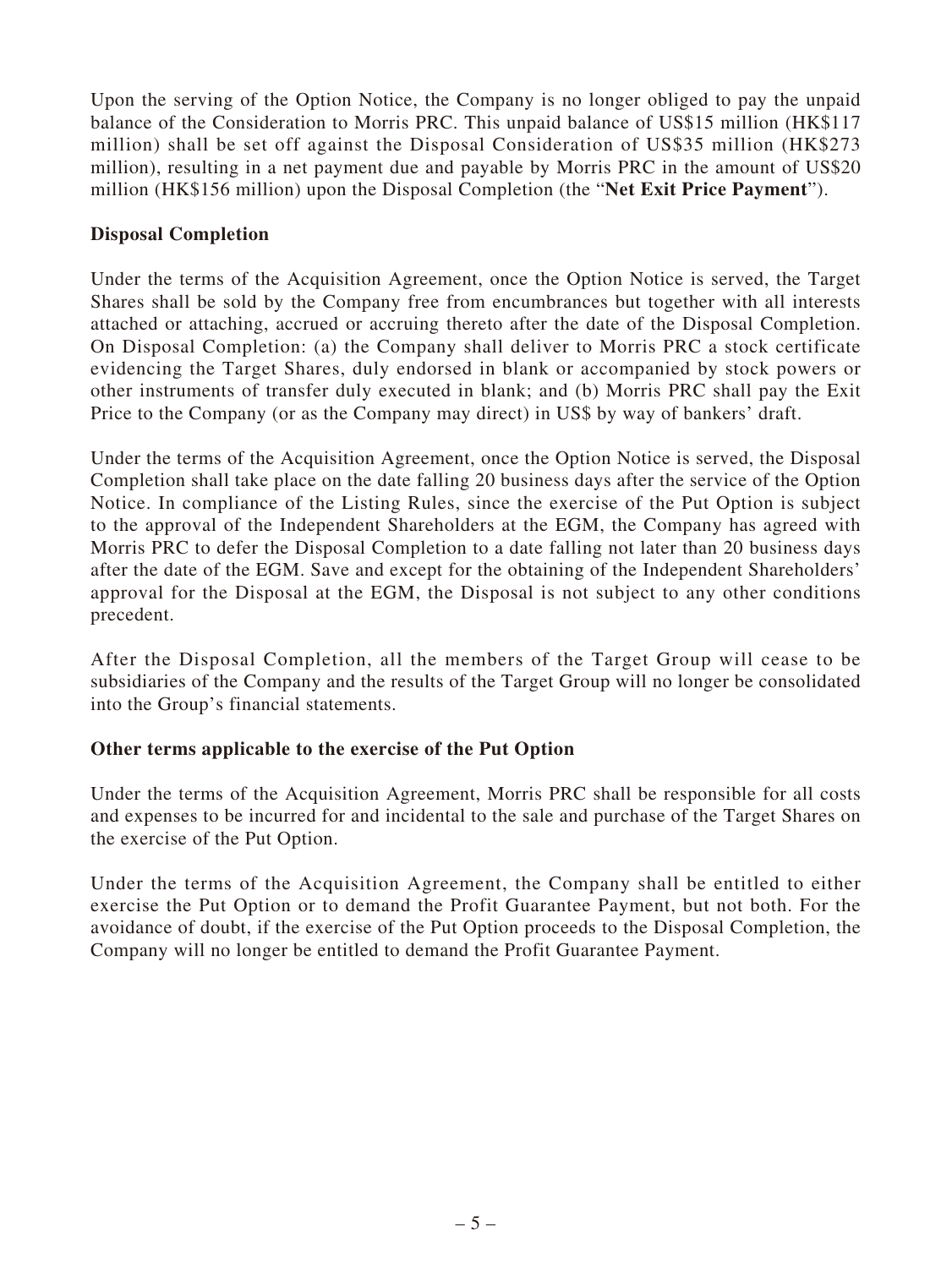Since the Profit Guarantee Payment depends on the Average Profit for the two years ending 31 December 2019 and 2020, the Company will not be in the position to demand the Profit Guarantee Payment until the determination of the Audited Accounts of the Target Group for the year ending 31 December 2020 in or around March 2021. In the light of the lossmaking position of the Target Group, the Directors (excluding the independent non-executive Directors who would defer the expression of views after considering the advice from the Independent Financial Adviser, and except Mr. Zou and Mr. Shen who abstained from voting at Board level due to Mr. Zou's material interest in the transactions) are of the view that it is fair and reasonable and in the interests of the Company and its shareholders as a whole to stop loss by exercising the Put Option now, rather than to wait for one more year before demanding any Profit Guarantee Payment. In any event, the Exit Price receivable by the Company through the exercise of the Put Option was pre-agreed at US\$35 million (HK\$273 million), which is already at the upper limit of the maximum adjustment permissible under the mechanisms of the Profit Guarantee Payment contemplated by the Acquisition Agreement.

#### **REASONS FOR AND BENEFITS OF THE EXERCISE OF THE PUT OPTION**

The Company acts as the holding company of the Group and its subsidiaries are principally engaged in the manufacturing and sale of sofas, sofa covers and other furniture products.

The Target Company is principally engaged in the retail business of sale of furniture products and home furnishings in the eastern part of the US, operating 19 retail outlets in New York, New Jersey and Connecticut. Since the completion of the Acquisition in August 2018, the performance of the Target Group has not lived up to the Company's expectation due to the adverse impact caused by the Sino-US trade war narrowing the profit margin due to the partial sharing of the tariffs. As explained above, based on the Unaudited Management Accounts, the Target Group is expected to record a net loss after tax (excluding profits and losses not arising from the ordinary and usual course of business) of not less than RMB42.0 million (HK\$47.6 million) for the year ended 31 December 2019, as compared to the targeted Average Profit of US\$3 million (HK\$23.4 million) for the two years ending 31 December 2019 and 2020.

China is one of the important sources of products and parts in the supply chain of the Target Group. Since the commencement of the Chinese New Year holiday in late January 2020, many factories in China remained shut as a result of the extension of holiday period as ordered by the PRC Government. Since January 2020, transportation in China has been severely affected by traffic restriction in an effort to contain the outbreak of the novel Coronavirus epidemic (the "**Epidemic**"). This has caused the worsening of consumer sentiment and the disruption to the global supply chain, posing uncertainties as to whether the financial performance of the Target Group for the rest of the year will be able to compensate the losses incurred during the supply chain disruption. Given the above situation, the Directors do not expect, barring unforeseen circumstances, any reasonable prospect for the Target Group to turnaround from loss-making to profit-making in 2020.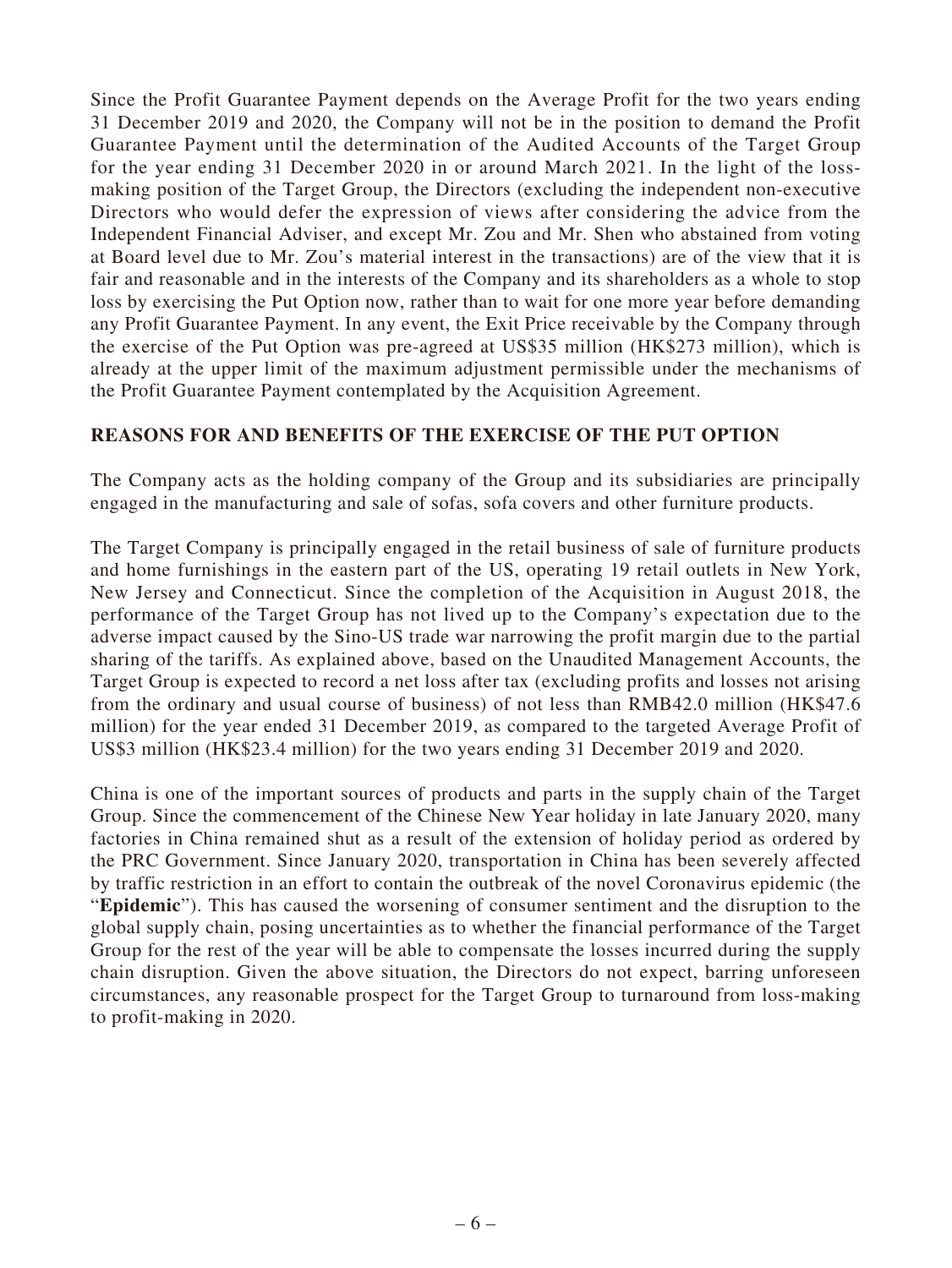As disclosed in the Company's announcement dated 22 March 2020, the furniture retail business of the Target Group in the United States was heavily hit by the Epidemic. With the increase of infected people in the United States including the eastern states where the Target Group's retail network is situated, some non-essential retailers have closed their shops to curb the spread of the Epidemic. Other non-essential retailers which tried to remain open suffered unprecedented decline in sales. In the third week of March 2020, the Group received reports from the management of the Target Group that some of their shops recorded next-to-nil sales. In the circumstances, the management of the Target Group has decided to close all the retail shops of the Target Group in the United States. It is uncertain as to how long this situation will last, as the estimate by the market on the duration ranges from anything between three and eighteen months. The prospect of the Target Group has now become more uncertain than ever.

The Put Option was designed to provide an opportunity to the Company to unwind the transaction and recoup the Consideration in full if the business of the Target Group turns out to be unprofitable. The terms of the Put Option were pre-agreed in the Acquisition Agreement, which was determined after arm's length negotiation between Morris PRC and the Company at the time of the Acquisition. The Exit Price is equivalent to the Consideration for the Acquisition, enabling the Company to recoup the Consideration in full. The terms of the Put Option were already disclosed in the Acquisition Announcement and the Acquisition Circular, and were approved as part of the Acquisition by the Independent Shareholders at the extraordinary general meeting of the Company held on 31 August 2018.

In the light of the reasons stated above and the cash inflow to be derived from the Net Exit Price Payment upon the Disposal Completion, the Directors (excluding the independent nonexecutive Directors who would defer the expression of views after considering the advice from the Independent Financial Adviser, and except Mr. Zou and Mr. Shen who abstained from voting at Board level due to Mr. Zou's material interest in the transactions) are of the view that the terms of the Disposal (including the Exit Price) are fair and reasonable, on normal commercial terms and that the exercising of the Put Option and the Disposal are in the best interests of the Company and its Shareholders (including the Independent Shareholders) as a whole. Although the Exit Price was agreed in July 2018, the Directors (excluding the independent non-executive Directors) are of the view that the Exit Price is fair and reasonable, taking into account the latest business operation and financial position of the Target Group.

Mr. Zou (the Chairman, Chief Executive Officer and an executive Director of the Company) is the 85% shareholder of Morris PRC and the Warrantor under the Disposal. The spouse of Mr. Shen (another executive Director) is a cousin of Ms. Wu (15% shareholder of Morris PRC and spouse of Mr. Zou). Mr. Zou and Mr. Shen abstained from voting on Board level regarding the exercise of Put Option and the Disposal, due to Mr. Zou's material interest in the transactions. Save for Mr. Zou and Mr. Shen, no other Director regarded himself to have a material interest or perceived conflict in the transactions which requires him to disclose his interest and/or to abstain from voting on Board level regarding the exercise of Put Option and the Disposal.

The Company intends to utilize the Net Exit Price Payment receivable from Morris PRC in the amount of US\$20 million (HK\$156 million) upon the Disposal Completion to replenish the Group's working capital and to repay debts and liabilities of the Group when they fall due.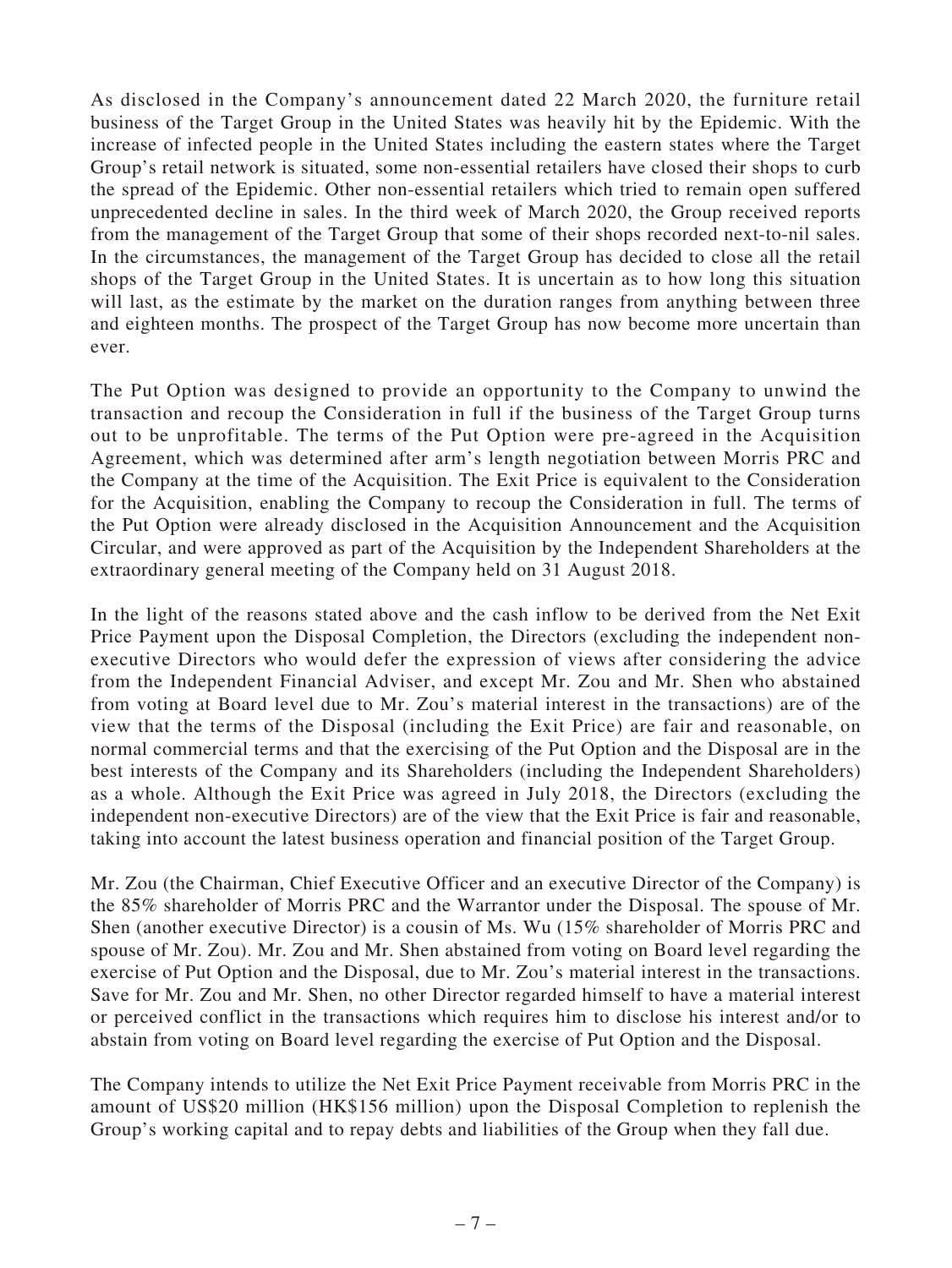## **INFORMATION ON THE TARGET GROUP**

The Target Company is a company incorporated in the US with limited liability and is principally engaged in the retail business of sale of furniture products and home furnishings in the US. Prior to the Disposal, all the issued and outstanding common stock of the Target Company are owned by the Company.

Set out below is a summary of the key financial information of the Target Group based on the unaudited financial statements of the Target Group for the two years ended 31 December 2017 and 2018 and the six months ended 30 June 2019:

|                   | For the          | For the          | For the             |
|-------------------|------------------|------------------|---------------------|
|                   | year ended       | year ended       | six months ended    |
|                   | 31 December 2017 | 31 December 2018 | <b>30 June 2019</b> |
|                   | (RMB'000)        | (RMB'000)        | (RMB'000)           |
| Revenue           | 243,690          | 214,062          | 97,297              |
| Gross profit      | 105,054          | 78,990           | 40,654              |
| (Loss) before tax | (13,785)         | (21,518)         | (7,524)             |
| (Loss) after tax  | (13,932)         | (21,570)         | (7,589)             |
|                   | As at            | As at            | As at               |
|                   | 31 December 2017 | 31 December 2018 | <b>30 June 2019</b> |
|                   | (RMB'000)        | (RMB'000)        | (RMB'000)           |
| Total assets      | 67,076           | 73,830           | 65,991              |
| Net (liabilities) | (42, 595)        | (67, 586)        | (75, 272)           |

#### **FINANCIAL IMPACT OF THE DISPOSAL**

As at 30 June 2019, the total assets attributable to the Target Group constituted approximately 4.7% of the Group's total assets. As the Target Group recorded net loss and net liabilities and the Company can recoup the Consideration in full by exercising the Put Option, the Directors are of the view that the Disposal will help to reduce the loss and improve the cash and financial position of the Group.

During the year ended 31 December 2018 and the six months ended 30 June 2019, the revenue contributed by the Target Group constituted approximately 13.3% and 19.5% of the Group's total revenue. As the Target Group and the Remaining Group operate independently of each other, the Directors do not expect that the Disposal will cause any material adverse impact to the business operations of the Group.

Prior to 20 March 2020, the Remaining Group has been supplying furniture products to the Target Group. In the light of the management's decision on the shop closure in the United States as disclosed in the Company's announcement dated 22 March 2020, no supply of goods has taken place since 20 March 2020, nor will any supply of goods take place beyond the Disposal Completion. Save for the supply of goods and the owing of the Receivables from the Target Group to the Remaining Group which will be dealt with in the manner described in the section headed "CONNECTED TRANSACTION RELATING TO THE DISPOSAL OF RECEIVABLES FROM THE TARGET GROUP" in this announcement, the Company is not aware of any other ongoing transactions between the Remaining Group and the Target Group which would constitute connected transactions or continuing connected transactions as defined in Chapter 14A of the Listing Rules beyond the Disposal Completion.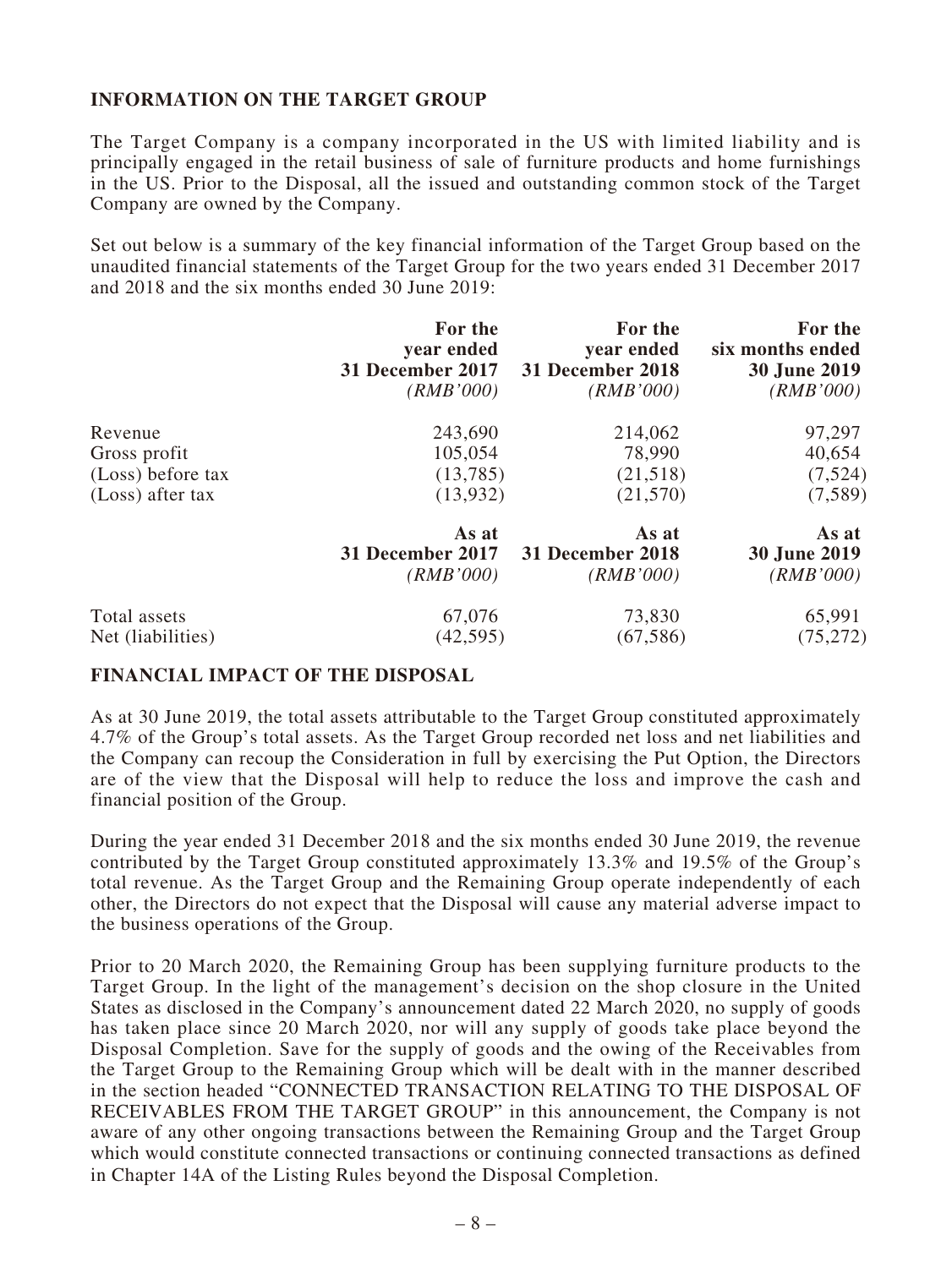The Group is expected to record a gain on disposal in the amount of approximately RMB288.4 million (HK\$328.2 million), which was calculated from the excess of the Exit Price of US\$35 million (HK\$273 million) over the sum of (i) the unaudited consolidated net liabilities of the Target Group of approximately RMB75.3 million (HK\$85.7 million) as at 30 June 2019; plus (ii) the contingent consideration receivables of approximately RMB230.0 million (HK\$261.8 million) as at 30 June 2019; taking into account of the release of the following reserves in the Group's consolidated statement of changes in equity upon the Disposal Completion, namely: (1) exchange fluctuation reserve attributable to the Target Group of approximately RMB31.1 million (HK\$35.4 million); and (2) other reserve resulted from merger of entity under common control of approximately RMB172.1 million (HK\$195.9 million). Shareholders should note that the above calculation of gain/loss on disposal is the result of accounting treatment rather than any measurement of the enhancement of the net assets of the Group resulted from the Disposal. By way of illustration and purely based on the Company's preliminary calculations, the Company currently estimates that the Disposal may result in an overall enhancement of the Group's net assets by the amount of approximately RMB75.3 million (HK\$85.7 million).

However, taking into account the full impairment of the Receivables in the approximate amount of RMB99.1 million (HK\$110.7 million) as explained in the section headed "CONNECTED TRANSACTION RELATING TO THE DISPOSAL OF RECEIVABLES FROM THE TARGET GROUP" in this announcement, the combined effect of the Disposal and the full impairment of the Receivables (which is independent of whether the Disposal proceeds to completion) is estimated to result in an overall reduction of the Group's net assets by the amount of approximately RMB23.8 million (HK\$25.0 million). The Circular will contain a pro forma statement on the combined effects of the Disposal and the full impairment of the Receivables on the Remaining Group.

The Company would like to emphasize that the actual gain/loss on the disposal and actual impact on net assets are still subject to the finalization of the completion accounts of the Target Group and further review and adjustments and may be materially different from the estimations set out above in this announcement.

## **CONNECTED TRANSACTION RELATING TO THE DISPOSAL OF RECEIVABLES FROM THE TARGET GROUP**

No capital contribution has been made by the Company to the Target Group between the completion of the Acquisition and now. As at 20 March 2020, the Target Group owed two inter-company accounts to the Remaining Group (collectively, the "**Receivables**"), namely: (a) trade receivables in the amount of RMB58.0 million arising from the supply of sofas in the ordinary and usual course of business of the Group; and (b) loan receivables in the amount of RMB41.1 million, being interest-free, repayable-on-demand loan advanced by the Group to meet the working capital requirements of the Target Group. In the light of the management's decision on the shop closure in the United States as disclosed in the Company's announcement dated 22 March 2020, the Group has not supplied any sofas or advanced new loans to the Target Group since 20 March 2020, nor does it intend to supply any sofas or advance any new loans to the Target Group from 20 March 2020 onward, regardless of whether the exercise of the Put Option and the Disposal proceed to completion.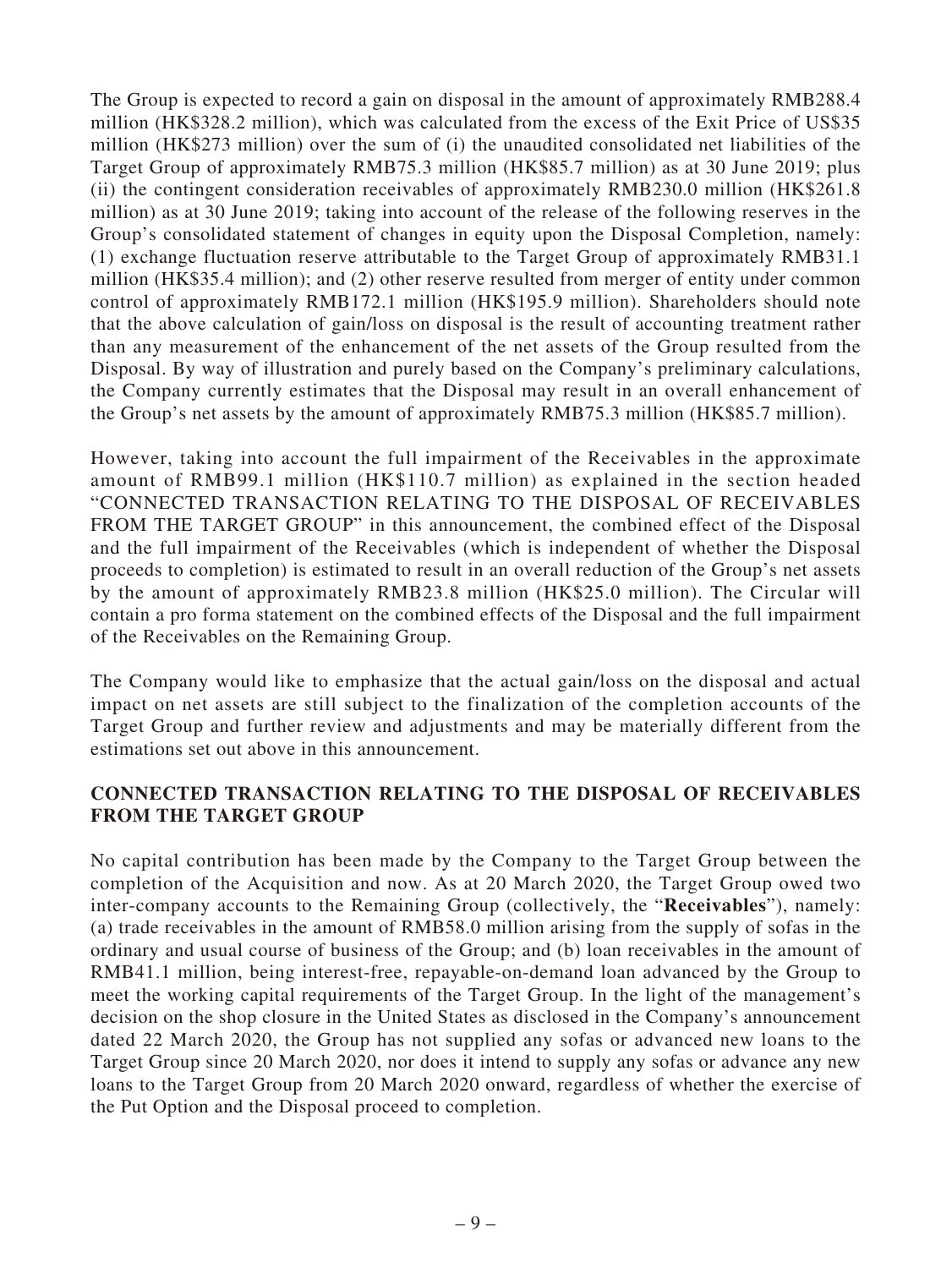The Exit Price only covers the consideration for the disposal of the Target Company and does not cover these Receivables. The credit arising from these Receivables were extended or advanced by the Group to the Target Group by way of intra-group transactions when the Target Group was wholly-owned by the Group.

Given the net current liabilities and loss-making situation of the Target Group and the outbreak of Coronavirus epidemic giving rise to the decision of closing all the furniture retail shops of the Target Group in the United States as disclosed in the Company's announcement dated 22 March 2020, the Directors are of the view that there is high uncertainty as to whether these Receivables are fully recoverable by the Group from the Target Group. In the circumstances, the Receivables have been fully impaired.

The terms of the Acquisition Agreement are silent on how these Receivables should be dealt with if the Put Option is exercised. However, given that the Target Group is already in a distressed financial position, the Company does not intend to allow the Receivables to be continued to be owed by the Target Group to the Remaining Group after the Disposal Completion. After careful internal consideration and with the consent of Morris PRC, the Company intends to put forward the following proposal regarding the disposal of the Receivables by the Remaining Group to Morris PRC for the Independent Shareholders to consider at the EGM. The terms of the proposal on the Receivables Disposal were set out in writing and served by the Company at Morris PRC, and already acknowledged in writing by Morris PRC at the same time when the Option Notice was served and acknowledged on 31 March 2020.

#### **Proposal on the Receivables Disposal**

On 31 March 2020, the Company proposed to sell the Receivables to Morris PRC (the "**Receivables Disposal**"). After the serving of the Option Notice but before the dispatch of the Circular, the Company intends to conduct an impairment assessment on the fair value of the Receivables (the "**Fair Value**") and engage an independent valuer (the "**Independent Valuer**") to review such assessment. The cash consideration for the disposal of the Receivables (the "**Receivables Consideration**") is the Fair Value to be assessed by the Independent Valuer, plus the nominal sum of RMB1, payable on the completion of the Receivables Disposal which is subject to, and shall take place within 20 business days after, the approval of the Receivables Disposal by the Independent Shareholders at the EGM. Subsequent to the Receivables Disposal, the Company is further entitled to receive a contingent consideration based on the proportional entitlement (the "**Outcome Sharing Entitlement**") to share a fixed proportion of any cash repayment by the Target Group or cash proceeds of enforcement outcome of recovery actions taken by Morris PRC over the Receivables, after deducting (a) all post-disposal recovery costs incurred by Morris PRC; and (b) the Receivables Consideration. The sharing proportion of the Company's entitlement is fixed at 99.99%. In addition, the Company shall have the right to be informed as to the conduct of the recovery action and the right of veto as to the final decision on compromise or settlement of the quantum of the recovered sum.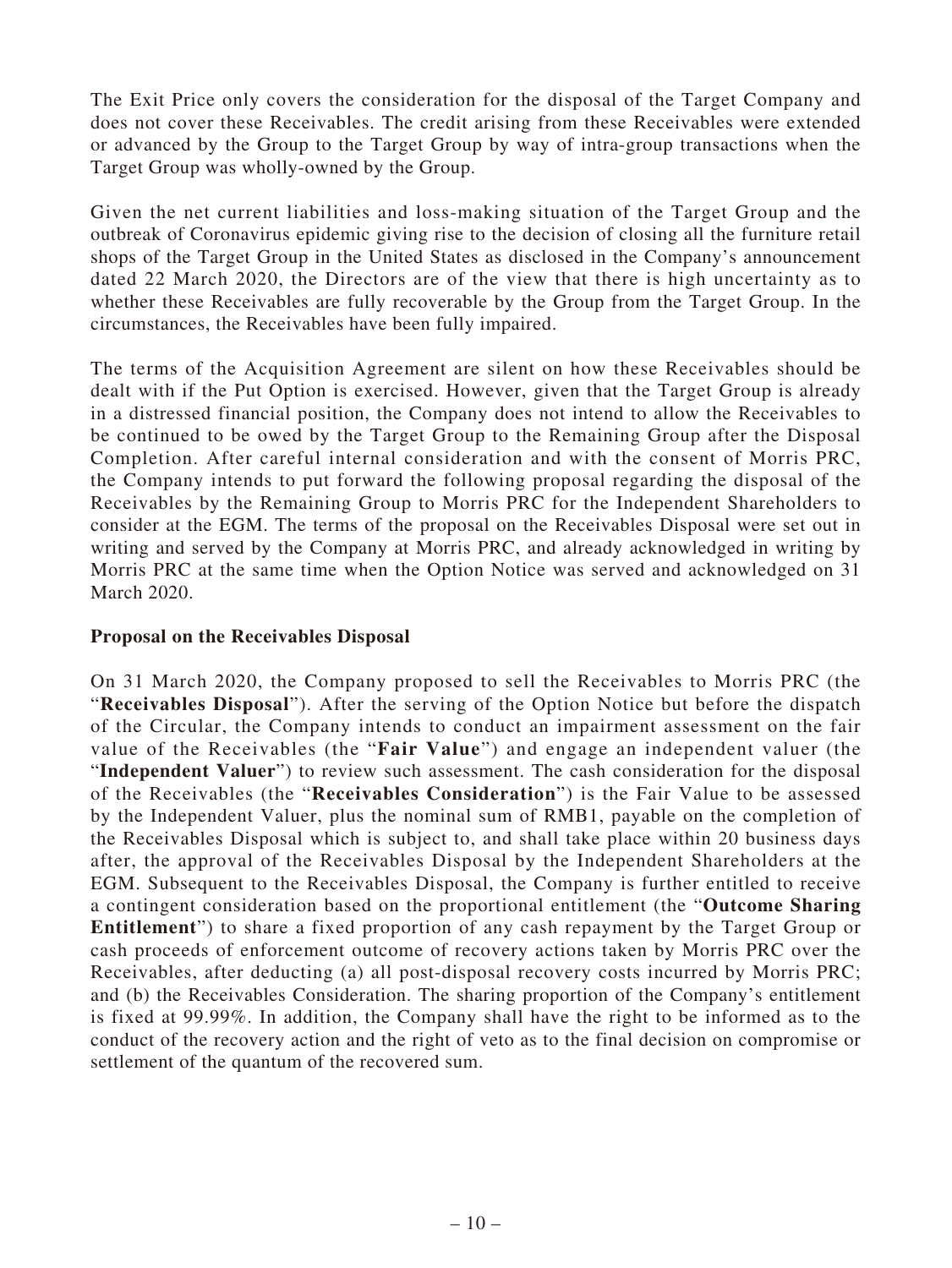Taking into account the distressed financial situation of the Target Group and the uncertain prospect of the full recovery of the Receivables, it may not be cost-effective for the Company to spend legal costs in the pursuit of recovery actions against the Target Group. The terms of the Receivables Disposal would enable the Company to maintain an influence and sharing on the continual recovery actions, while shifting the burden of time and cost of the recovery actions to Morris PRC. Accordingly, the Directors (excluding the independent nonexecutive Directors who would defer the expression of views after considering the advice from the Independent Financial Adviser, and except Mr. Zou and Mr. Shen who abstained from voting at Board level due to Mr. Zou's material interest in the transactions) are of the view that the terms of the Receivables Disposal (including the Receivables Consideration and the mechanisms of the Outcome Sharing Entitlement) are fair and reasonable, on normal commercial terms and that the Receivables Disposal are in the best interests of the Company and its Shareholders (including the Independent Shareholders) as a whole.

The Receivables Disposal is independent of the exercise of the Put Option and not interconditional with each other. If the Put Option and Disposal are approved but the Receivables Disposal is voted down by the Independent Shareholders at the EGM, the Company intends to serve a notice of repayment to demand immediate repayment of the Receivables by the Target Company on the date of the Disposal Completion.

#### **Combined effect of the Disposal and the Receivables Disposal**

Given that the Receivables are fully impaired, if the Receivables Disposal proceeds to completion, the Receivables Disposal is expected to record a loss on disposal in an amount which is equivalent to the entire face value of the Receivables of RMB99.1 million (HK\$110.7 million). As explained above and in the section headed "FINANCIAL IMPACT ON THE DISPOSAL" in this announcement, the combined effect of the Disposal and the Receivables Disposal (which is independent of whether the Disposal proceeds to completion) is estimated to result in an overall reduction of the Group's net assets by the amount of approximately RMB23.8 million (HK\$25.0 million). The Circular will contain a pro forma statement on the combined effects of the Disposal and the Receivables Disposal on the Remaining Group.

Given the distressed financial situation of the Target Group, the Directors are of the view that there is high uncertainty as to whether these Receivables are fully recoverable by the Group from the Target Group, regardless of whether the Put Option is exercised and whether the Receivables Disposal proceed to completion. As explained in the section headed "REASONS FOR AND BENEFITS OF THE EXERCISE OF THE PUT OPTION" in this announcement, it is in the best interest of the Company to cut loss on the Target Group by putting it back to Morris PRC and recouping the Consideration for the Acquisition in full. Although the Company can choose to keep the Receivables and is legally entitled to continue to pursue after the Target Group for the repayment of the Receivables, the prospect of the successful recovery not only depend on legal entitlement but also on the financial means of the Target Group. In this regard, the Company noticed that the Target Group is currently under net liabilities and loss-making position. Therefore, after balancing all relevant factors as set out in this announcement and notwithstanding the fact the Receivables Disposal is expected to result in a reduction in the net asset value of the Company, the Directors (excluding the independent non-executive Directors who would defer the expression of views after considering the advice from the Independent Financial Adviser, and except Mr. Zou and Mr. Shen who abstained from voting at Board level due to Mr. Zou's material interest in the transactions) are still of the view that it is fair and reasonable and in the best interests of the Company and its Shareholders (including the Independent Shareholders) as a whole to put forward the Disposal and the Receivables Disposal together.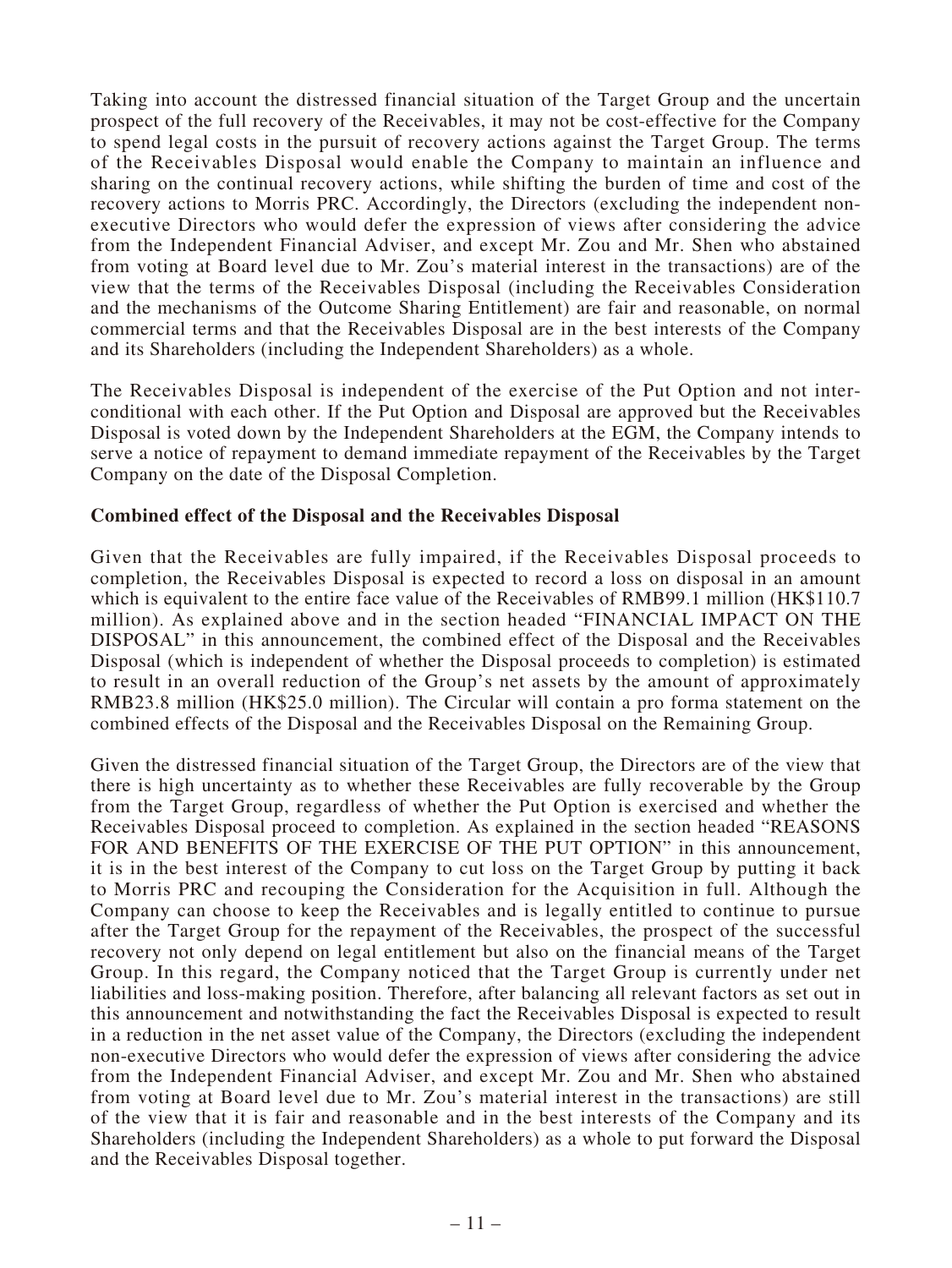# **LISTING RULES IMPLICATIONS**

As the applicable percentage ratios under Rule 14.07 of the Listing Rules in respect of the exercise of the Put Option (if aggregated with the Receivables Disposal) are all under 25%, the exercise of the Put Option and the Receivables Disposal constitute discloseable transactions for the Company under Chapter 14 of the Listing Rules. In addition, as Morris PRC and the Warrantor are connected persons of the Company, the exercise of the Put Option and the Receivables Disposal constitute connected transactions for the Company under Chapter 14A of the Listing Rules. The exercise of the Put Option and the Receivables Disposal are therefore subject to the reporting, announcement and independent shareholders' approval requirements under the Listing Rules.

The Independent Board Committee, comprising all independent non-executive Directors, was established to advise the Independent Shareholders in relation to the exercise of the Put Option and the Receivables Disposal and as to how to vote at the EGM regarding the relevant resolution(s) to be proposed at the EGM to approve the exercise of the Put Option and the Receivables Disposal. The Company will appoint an Independent Financial Adviser to advise the Independent Board Committee and the Independent Shareholders in relation to the exercise of the Put Option and the Receivables Disposal.

The Circular containing, among other things, further information of the exercise of the Put Option and the Receivables Disposal, the recommendations of the Independent Board Committee, the letter of advice from the Independent Financial Adviser to the Independent Board Committee and the Independent Shareholders and the notice convening the EGM will be dispatched to the Shareholders on or before 21 April 2020.

An EGM will be convened at which the Independent Shareholders will consider and, where appropriate, approve the exercise of the Put Option and the Receivables Disposal. In compliance with the Listing Rules, all resolutions will be voted on by way of poll at the EGM.

#### **WARNING**

**The Disposal Completion and the Receivables Disposal are subject to condition precedent, namely, the obtaining of approval of Independent Shareholders at the EGM. Therefore, the Disposal as triggered by the exercise of the Put Option and the Receivables Disposal may or may not proceed. Shareholders and potential investors of the Company are advised to exercise caution when dealing in the Shares.**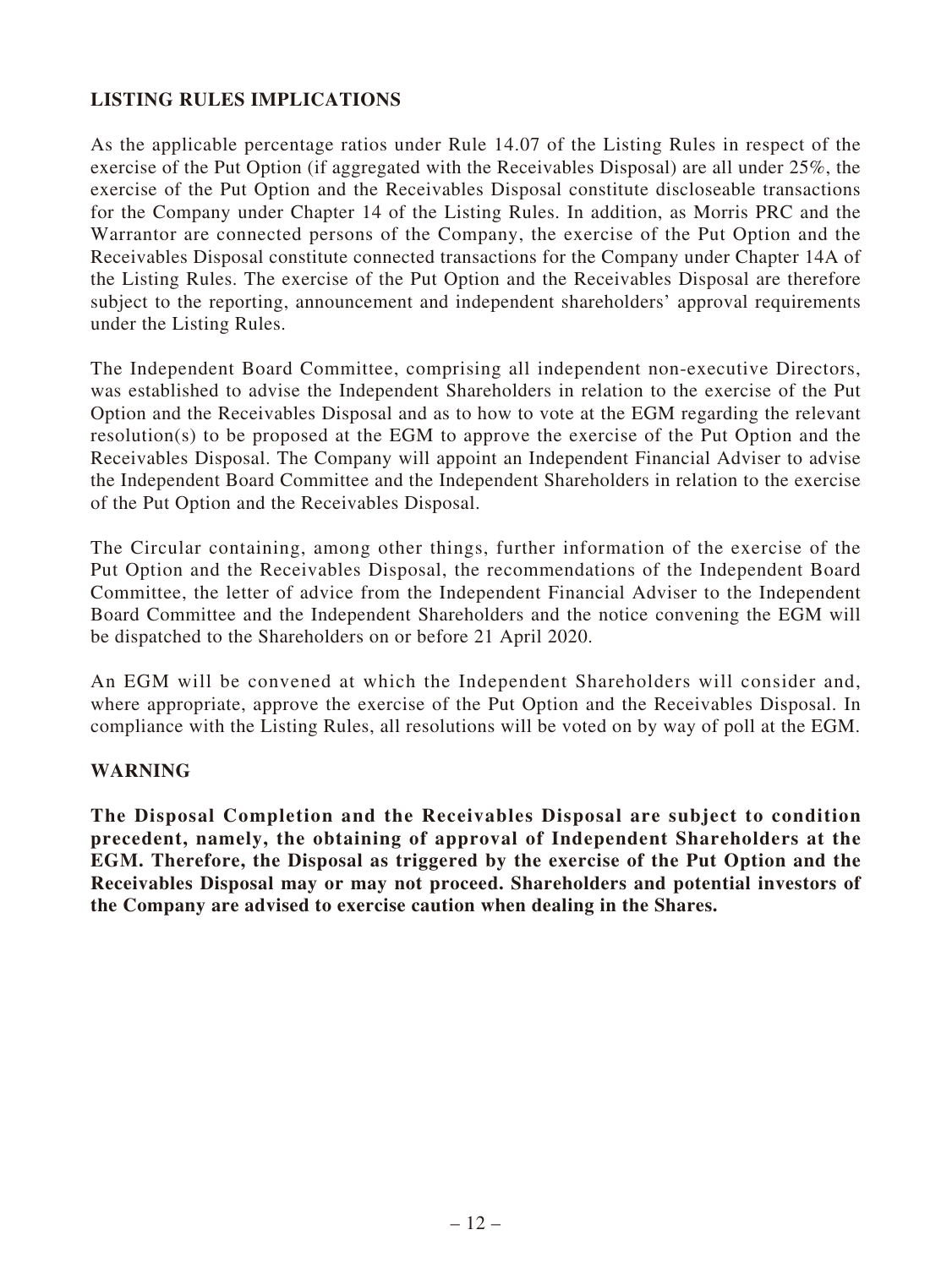# **DEFINITIONS**

In this announcement, the following expressions have the following meanings:

| "Acquisition"           | the acquisition of the Target Shares by the Company from<br>Morris PRC pursuant to the Acquisition Agreement, which was<br>completed on 31 August 2018                                                                                                                                                                                                                                                                          |
|-------------------------|---------------------------------------------------------------------------------------------------------------------------------------------------------------------------------------------------------------------------------------------------------------------------------------------------------------------------------------------------------------------------------------------------------------------------------|
| "Acquisition Agreement" | the sale and purchase agreement dated 4 July 2018 entered into<br>among the Company, Morris PRC and the Warrantor in relation<br>to the Acquisition                                                                                                                                                                                                                                                                             |
| "associate(s)"          | having the meaning ascribed to it under the Listing Rules                                                                                                                                                                                                                                                                                                                                                                       |
| "Audited Accounts"      | the audited consolidated financial statements (comprising<br>balance sheet and profit and loss account) of the Target Group<br>for the years ending 31 December 2019 and 2020                                                                                                                                                                                                                                                   |
| "Average Profit"        | the average of the audited consolidated net profit (or loss) after<br>tax of the Target Group (excluding profits and losses not arising<br>from the ordinary and usual course of business) as shown in<br>the Audited Accounts for the two years ending 31 December<br>2019 and 2020, targeted at US\$3 million under the terms of the<br><b>Acquisition Agreement</b>                                                          |
| "Board"                 | the board of Directors                                                                                                                                                                                                                                                                                                                                                                                                          |
| "Circular"              | the circular of the Company to be dispatched to the<br>Shareholders containing, among other things, further<br>information of the exercise of the Put Option and the<br>Receivables Disposal, the recommendations of the Independent<br>Board Committee, the letter of advice from the Independent<br>Financial Adviser to the Independent Board Committee and the<br>Independent Shareholders and the notice convening the EGM |
| "Company"               | Morris Holdings Limited (慕容控股有限公司), a company<br>incorporated in the Cayman Islands with limited liability and<br>the shares of which are listed on the Main Board of the Stock<br>Exchange with stock code: 1575                                                                                                                                                                                                               |
| "connected person(s)"   | having the meaning ascribed to it under the Listing Rules                                                                                                                                                                                                                                                                                                                                                                       |
| "Consideration"         | the consideration for the Acquisition in the amount of US\$35<br>million (HK\$273 million)                                                                                                                                                                                                                                                                                                                                      |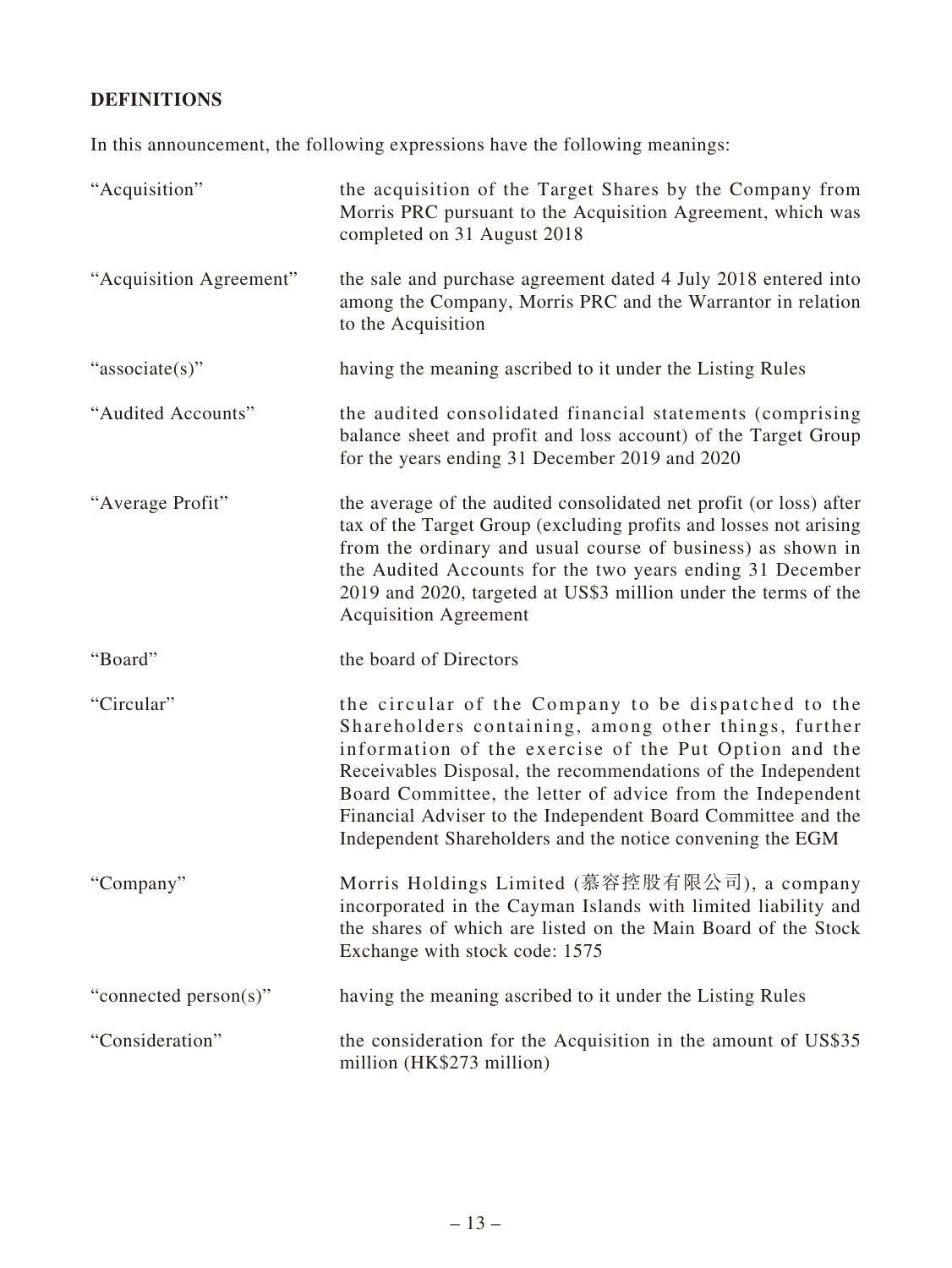| "controlling shareholder(s)"       | having the meaning ascribed to it under the Listing Rules                                                                                                                                                                        |
|------------------------------------|----------------------------------------------------------------------------------------------------------------------------------------------------------------------------------------------------------------------------------|
| "Director(s)"                      | the director(s) of the Company                                                                                                                                                                                                   |
| "Disposal"                         | the disposal of the Target Group by the Company to Morris<br>PRC as triggered by the exercise of the Put Option by the<br>Company                                                                                                |
| "Disposal Completion"              | the completion of the Disposal                                                                                                                                                                                                   |
| "EGM"                              | the extraordinary general meeting of the Company to be<br>convened and held to consider and, if thought fit, approve the<br>exercise of the Put Option and the Receivables Disposal                                              |
| "Exit Price"                       | the consideration of the Disposal in the amount of US\$35<br>million (HK\$273 million), which is equivalent to the<br>Consideration of the Acquisition                                                                           |
| "Group"                            | the Company and its subsidiaries                                                                                                                                                                                                 |
| "HK\$"                             | Hong Kong Dollars, the lawful currency of Hong Kong                                                                                                                                                                              |
| "Hong Kong"                        | the Hong Kong Special Administrative Region of the PRC                                                                                                                                                                           |
| "Independent Board<br>Committee"   | the independent board committee, comprising all independent<br>non-executive Directors, which was established to advise the<br>Independent Shareholders regarding the exercise of the Put<br>Option and the Receivables Disposal |
| "Independent Financial<br>Adviser" | the independent financial adviser to be appointed to advise<br>the Independent Board Committee and the Independent<br>Shareholders on the exercise of the Put Option and the<br>Receivables Disposal                             |
| "Independent Shareholders"         | Shareholders other than those who are required by the Listing<br>Rules to abstain from voting on the resolution(s) approving the<br>exercise of the Put Option and the Receivables Disposal at the<br><b>EGM</b>                 |
| "Independent Third Parties"        | third parties independent of and not connected with the<br>directors, chief executive or substantial shareholders of the<br>Company or any of its subsidiaries, or any of their respective<br>associates                         |
| "Listing Rules"                    | the Rules Governing the Listing of Securities on the Stock<br>Exchange                                                                                                                                                           |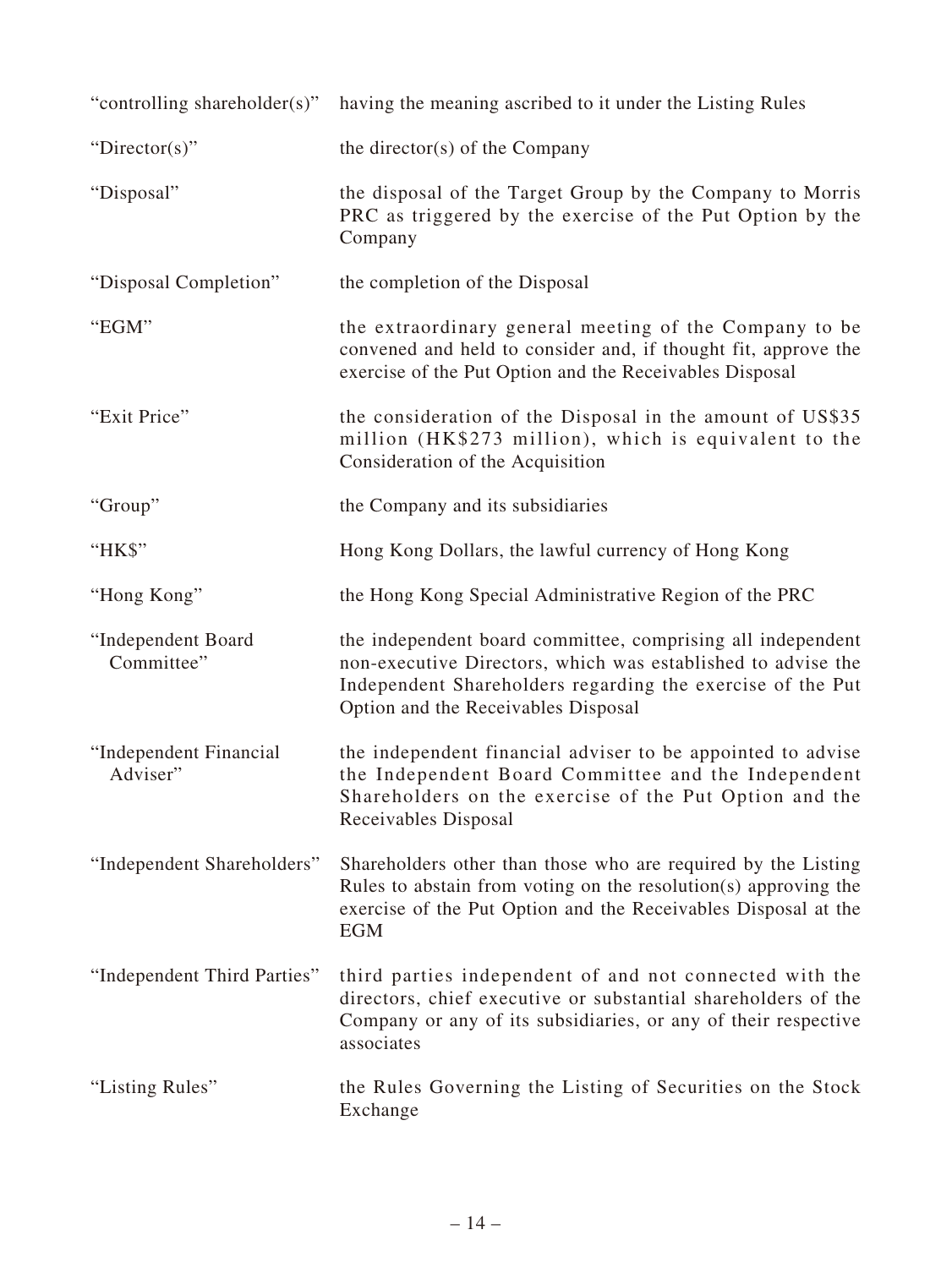| "Morris Capital"             | Morris Capital Limited (慕容資本有限公司), a company<br>incorporated in the British Virgin Islands with limited liability<br>and a substantial and controlling shareholder of the Company                                                                                                                                  |
|------------------------------|--------------------------------------------------------------------------------------------------------------------------------------------------------------------------------------------------------------------------------------------------------------------------------------------------------------------|
| "Morris PRC"                 | 慕容集團有限公司 (Morris Group Co., Ltd) (formerly known<br>as 海寧蒙努集團有限公司 (Haining Mengnu Group Co.,<br>Ltd.)), a company established in the PRC with limited liability,<br>the vendor under the Acquisition and the purchaser under the<br>Disposal and the Receivables Disposal                                          |
| "Mr. Shen"                   | Mr. Shen Zhidong (沈志東), an executive Director of the<br>Company                                                                                                                                                                                                                                                    |
| "Mr. Zou" or "Warrantor"     | Mr. Zou Gebing (鄒格兵), the Chairman, Chief Executive<br>Officer and an executive Director of the Company                                                                                                                                                                                                            |
| "Ms. Wu"                     | Ms. Wu Xiangfe (鄔向飛), spouse of Mr. Zou                                                                                                                                                                                                                                                                            |
| "Option Notice"              | the written notice delivered from the Company to Morris PRC<br>exercising the Put Option                                                                                                                                                                                                                           |
| "PRC"                        | the People's Republic of China                                                                                                                                                                                                                                                                                     |
| "Profit Guarantee Payment"   | the payment liable to be made by Morris PRC on demand of the<br>Company to adjust the Consideration downwards if the Average<br>Profit is less than US\$3 million, being an amount equivalent to<br>the shortfall difference between US\$3 million and the Average<br>Profit multiplied by the multiplier of 11.67 |
| "Put Option"                 | the put option right granted by Morris PRC to the Company<br>under the Acquisition Agreement as described in the<br>announcement and circular relating to the Acquisition and this<br>announcement                                                                                                                 |
| "Remaining Group"            | the Group excluding the Target Group                                                                                                                                                                                                                                                                               |
| "RMB"                        | Renminbi, the lawful currency of the PRC                                                                                                                                                                                                                                                                           |
| "Share $(s)$ "               | ordinary share(s) of the Company having a par value of<br>US\$0.001 each                                                                                                                                                                                                                                           |
| "Shareholder(s)"             | holder(s) of the Shares                                                                                                                                                                                                                                                                                            |
| "Stock Exchange"             | The Stock Exchange of Hong Kong Limited                                                                                                                                                                                                                                                                            |
| "substantial shareholder(s)" | having the meaning ascribed to it under the Listing Rules                                                                                                                                                                                                                                                          |